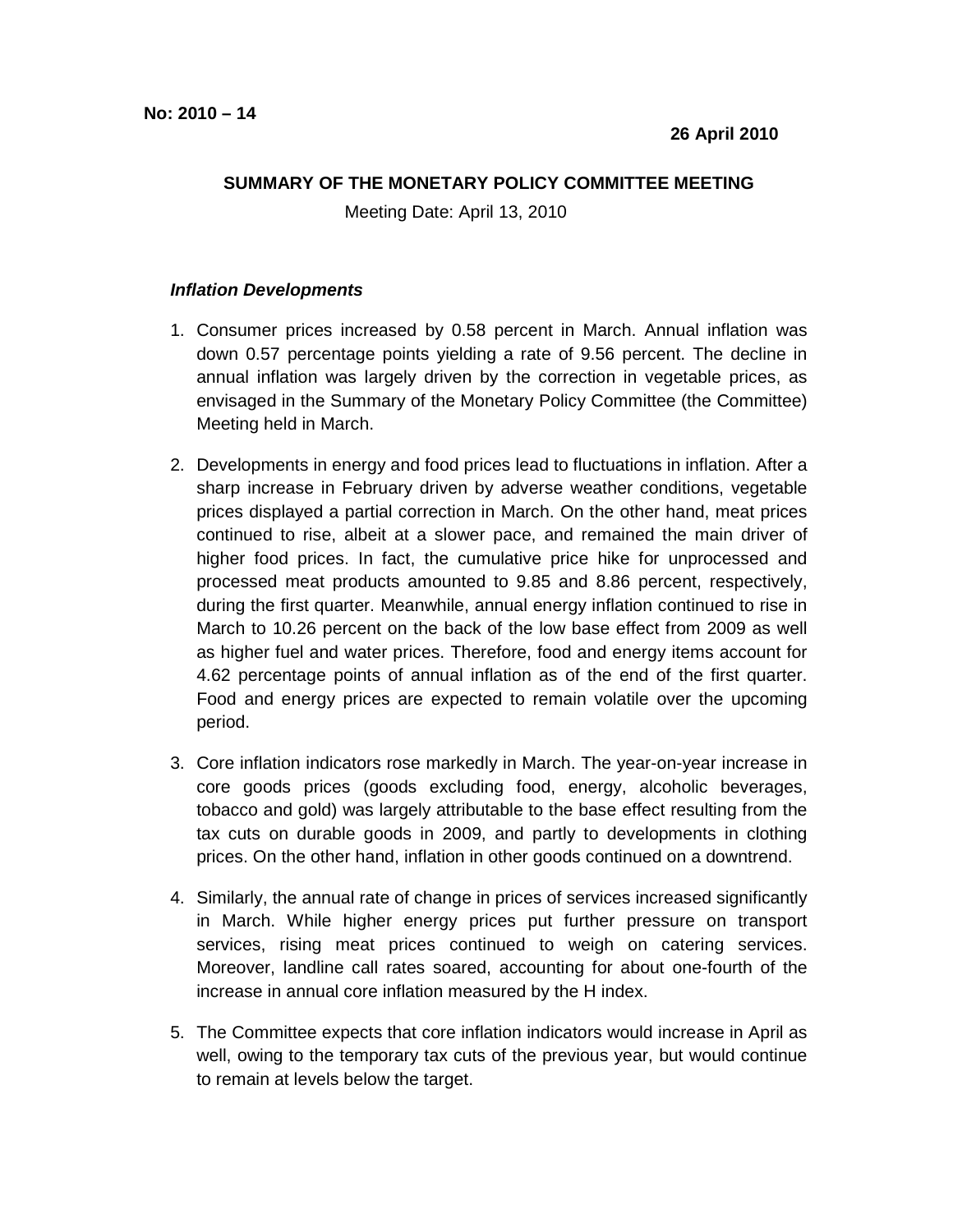## **Factors Affecting Inflation**

- 6. Recent data releases suggest that the recovery in economic activity is ongoing. Gross Domestic Product (GDP) expanded by 6.0 percent year-onyear during the fourth quarter of 2009, and by 2.3 percent quarter-on-quarter in seasonally adjusted terms, indicating that economic activity has continued to recover, albeit more modestly.
- 7. On the spending side, public consumption grew rapidly to bolster quarterly GDP growth, whereas private demand remained more moderate. The run-up in public spending on goods and services was due to advance payment of the health care expenditures for 2010 amid the improved budget revenue performance. In this respect, the Committee emphasized that the marked increase in public spending is largely transitory.
- 8. First-quarter data suggest that economic activity continued to recover in 2010. In February, the seasonally adjusted industrial production index increased by 1.6 percent month-on-month. Industrial production is expected to grow at a slightly faster pace during March. The Committee noted that industrial production grew by 17.2 percent year-on-year during January-February in calendar adjusted terms, and emphasized that annual growth would reach double digits in the first quarter owing to the low base effect from a year earlier. Nevertheless, the Committee reiterated that growth rates in seasonally adjusted terms are more informative for assessing the underlying trend in economic activity.
- 9. Domestic demand is following a gradual growth trend. The effects of the policy rate cuts and increased public spending are having a more noticeable effect on domestic demand, with sectors more sensitive to domestic demand experiencing relatively stronger growth performances. The recent pick-up in industrial production indicates that sectors with strong linkages to non-durable goods manufacturing and construction have been on the rebound. Commercial loan and employment data verify that the recovery is more pronounced in the services sector, which is more sensitive to domestic demand, compared to the industrial sector.
- 10. Both the increase in labor compensation driven by employment growth and the favorable developments across credit markets are supporting the recovery in private consumption. Production and imports data indicate that private consumption demand continued to rise moderately during the first quarter. The PMI new order index suggests that the recovery continued into the first quarter, albeit at a slower pace, which is also confirmed by the consumer confidence indices.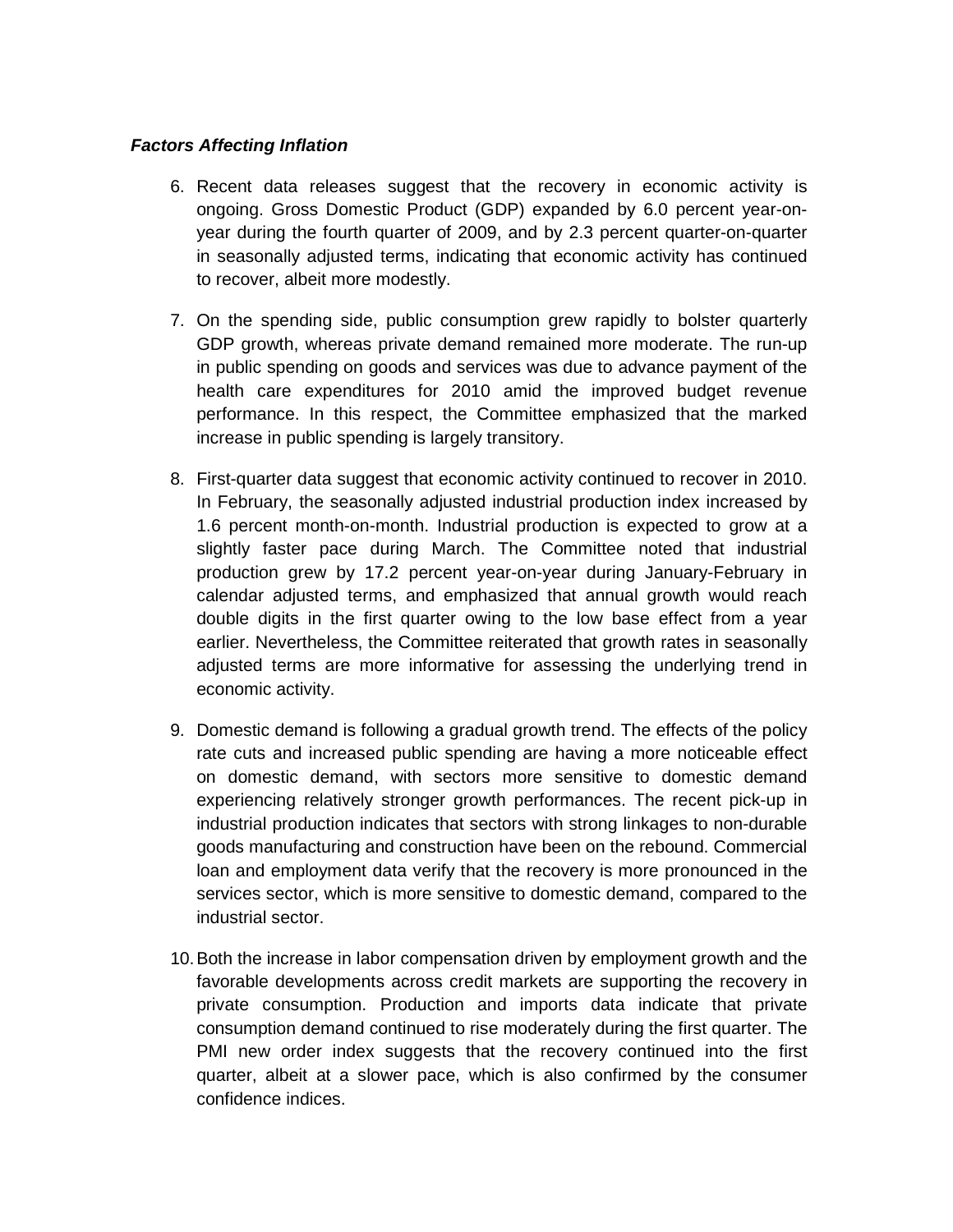- 11. Production and imports data for capital goods suggest that the recovery in private investment demand has yet to gain momentum. The global growth outlook continues to dampen economic activity, particularly in sectors that are relatively more sensitive to foreign demand, such as export-oriented industrial sectors and related services sectors. Following the recent crisis, manufacturing firms that mostly serve external markets are operating at lower capacity than local market-oriented firms. Accordingly, indicators of resource utilization, such as capacity utilization in the manufacturing industry and hours worked per capita, remain weak. Investment demand is expected to continue to grow moderately in the upcoming period. Yet, given the weak global growth outlook, insufficient and uncertain aggregate demand is likely to restrain new investments in the manufacturing industry. Therefore, the Committee expects investment demand to remain below pre-crisis levels for a while.
- 12. Uncertainty regarding foreign demand remains. The export quantity index was down 8.6 percent year-on-year during January-February; yet, excluding gold, the index remained flat quarter-on-quarter. The Committee emphasized that the growth outlook for export markets, particularly the euro area, remains weak, and reiterated that the recovery in exports would be gradual, which is also confirmed by the recent trends in leading indicators for exports. Thus, it would take a while before industrial capacity utilization rates return to pre-crisis levels.
- 13. Although employment conditions continue to improve, unemployment rates still remain at high levels. Seasonally adjusted data indicate that non-farm employment continues to recover. Weak foreign demand continued to restrain industrial employment, while non-farm employment returned to pre-crisis levels owing to the recovery in construction and services sectors. Nevertheless, the Committee expects unemployment to remain well above pre-crisis levels for a long period, and therefore unit labor costs are not expected to face any significant upside pressures.

## **Risks and Monetary Policy**

- 14. In light of above assessments, the Committee has indicated that the economic recovery is ongoing. The lagged effects of monetary easing on domestic demand have become more pronounced, while the weak outlook for global growth has continued to dampen resource utilization in the tradable sector. On balance, the Committee continues to expect the economic recovery to be gradual.
- 15. The Committee indicated that inflation would hover significantly above the target for sometime owing to the base effects driven by the temporary tax cuts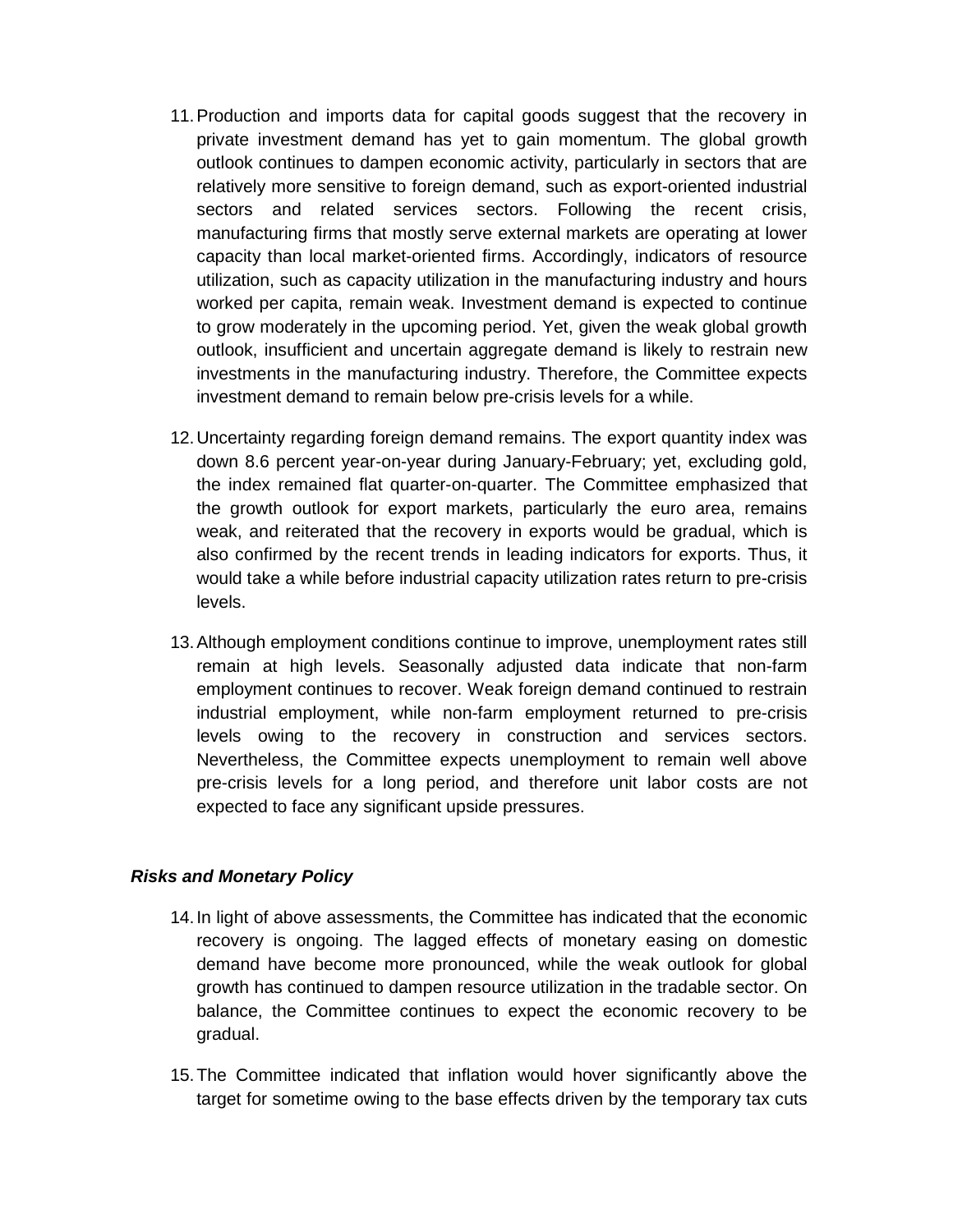and volatile unprocessed food prices during 2009. Temporary tax cuts implemented in March 2009, which were withdrawn partly in June and fully in October, would lead to an increase in headline and core inflation rates during March and April, and a decrease during June, July and October of 2010.

- 16. Inflation is expected to drop significantly in the last quarter of 2010 and the first quarter of 2011. The fall in the last quarter of 2010 reflects the base effect driven by the indirect tax hikes and the sharp increase in food prices in the last quarter of 2009. Similarly, the impact of the tax hikes, which added around 1.9 percentage points to headline inflation in the first two months of 2010, would disappear during the first quarter of 2011. Accordingly, the Committee stated that inflation would revert back to a downward trend as the temporary factors taper off starting in the last quarter of the year, and converge to levels consistent with the targets by early 2011.
- 17. The Committee has underscored that elevated levels of inflation, albeit temporary, warrants close monitoring of price setting behavior. Several adverse factors (such as unprocessed food and oil price increases, base effects and administered price hikes) have led to a significant increase in inflation since the last quarter of 2009. Although these factors are temporary, they cause headline inflation to stay at elevated levels for sometime, leading to an adverse impact on inflation expectations. Currently the pricing behavior, excluding items that are directly affected by cost push effects, does not reveal a deterioration that might endanger the achievement of medium term targets. However, the Committee underscored that the CBT will not hesitate to take the necessary measures, should inflation expectations continue to rise and lead to a deterioration in general price setting behavior.
- 18. Although downside risks on global economic activity have been decreasing, they have not disappeared completely. Rising budget deficits and ongoing problems in credit, real estate and labor markets across developed economies continue to pose downside risks for the recovery in global activity. The Committee stated that, should the global conditions deteriorate again, and consequently delay the domestic recovery, the policy rates would be kept constant for an extended period.
- 19. The Committee indicated that uncertainties regarding the lagged effects of the strong monetary stimulus have been leading to upside risks on both domestic and global economic activity. According to the Committee members, the recovery in domestic demand has been relatively robust. Therefore, a fasterthan-envisaged recovery in external demand would lead to a rapid narrowing in the resource utilization gap, which, coupled with cost push pressures, could delay the attainment of medium term inflation targets. In this respect, it was stated that necessary measures would be taken to ensure the alignment of